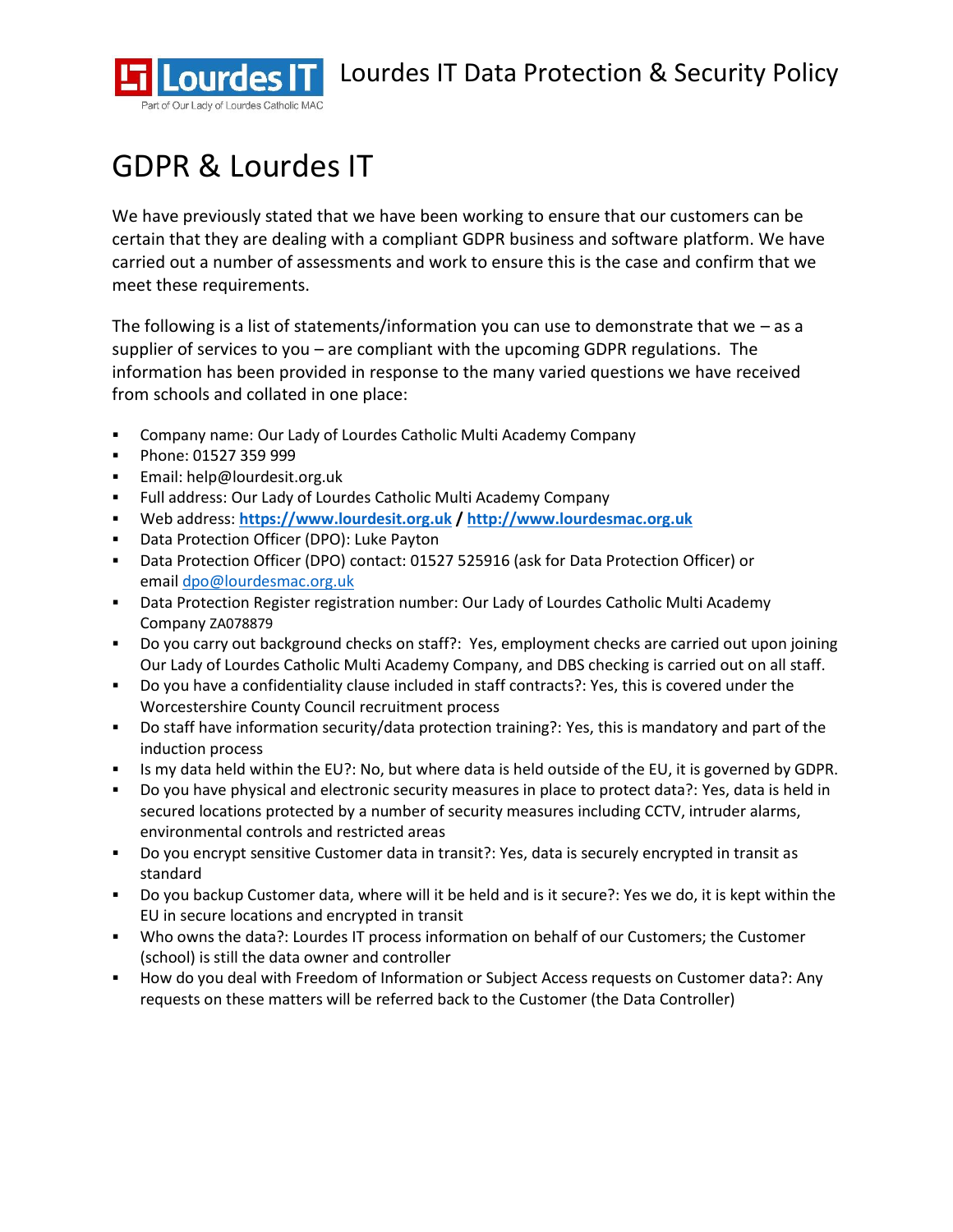

## Privacy Notice

Lourdes IT has access to a wide range of data across the schools we support. Our processing of this data is limited by our role as a data processor for the schools we support, and governed by Data Processor Contracts we have with the schools.

- We only process data on behalf of the school when required as part of our support contract with the school.
- The processing is necessary because of a legal obligation that applies to Schools. Schools have a legal obligation to provide students with an education. Lourdes IT are working on behalf of schools to help them provide this.

Lourdes IT are part of the Our Lady of Lourdes Catholic Multi Academy Company. School's contracts are with the Directors of Our Lady of Lourdes Catholic Multi Academy Company, so in this document we refer to the Our Lady of Lourdes Catholic Multi Academy Company – which includes Lourdes IT.

#### **Data Protection Office for Our Lady of Lourdes Catholic Multi Academy Company:**

Luke Payton - [dpo@lourdesmac.org.uk](mailto:dpo@lourdesmac.org.uk)

Our Lady of Lourdes Catholic Multi Academy are registered with the Information Commissioners Office (ICO) with the reference: ZA078879.

#### **Accessing your data / Your rights**

- Individuals can request to see any data we hold on them at any point.
	- $\circ$  You can see the data Lourdes IT holds on you that you have submitted via our ticket system by viewing your profile and previous tickets.
	- o To see all data held on you, please make a Subject Access Request to dpo@lourdesmac.org.uk
- Individuals can request for any data we hold to be amended or deleted at any point.
	- $\circ$  Amendments can be made via our Help Desk, in the Edit Profile section after login.
	- o To delete your account, please make a request via a support ticket.

**Essential information -** Our Lady of Lourdes Catholic Multi Academy Company as a Data Processor for Schools This information is specifically in regards to Lourdes IT. The full Multi Academy document is available at www.lourdesmac.org.uk

- Our Lady of Lourdes Catholic Multi Academy Company has access to information stored in IT systems we are given access to by Schools we support in line with our Data Processor Contract with the schools which outline our obligations as a data processor.
- We sometimes need to store this data on our systems:
	- $\circ$  To enable us to provide support and set up services on behalf of the schools.
	- $\circ$  We may store this data in our ticket system, to enable us to provide the contracted support.
	- o We may store data on our computer systems, to allow us to provide the contracted support.
	- o We delete data when it is no longer required, in line with processing agreements with schools.
- The processing is necessary in relation to a contract schools have entered into with Our Lady of Lourdes Catholic Multi Academy Company and covered by Data Processor Contracts with each school
- The processing of all data relating to a specific school will cease when the contract expires.
- We will only act on the written instructions of the school as defined in this service agreement and related policies (unless required by law to act without such instructions).